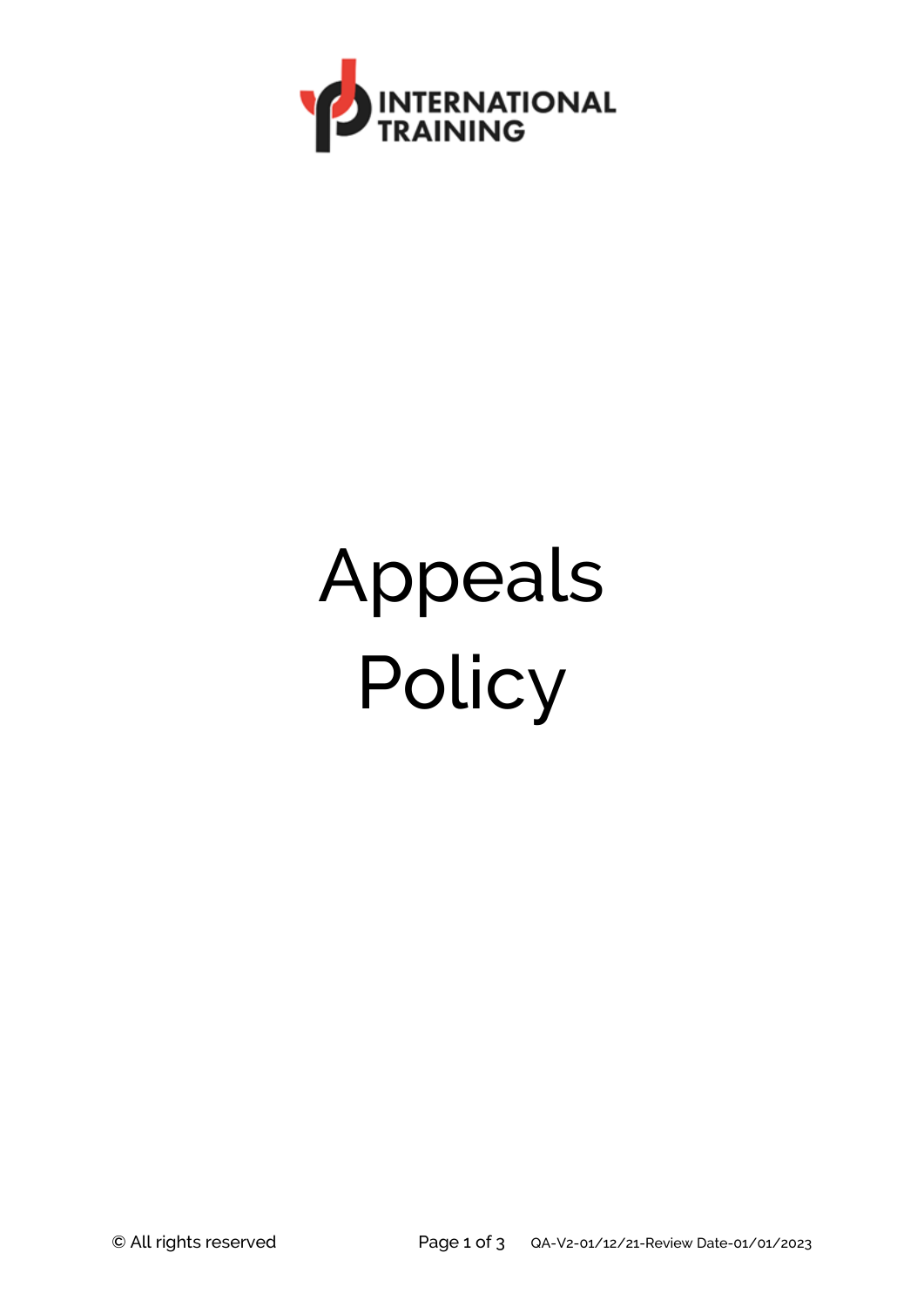

## **Appeals Policy**

Scope

This policy apples to training programmes based on CAA syllabuses. It should be read in conjunction with other policies in this Quality Manual, particularly:

- Assessment Policy
- Equality Policy
- Malpractice and Maladministration Policy
- Data Protection Policy
- Complaints and Whistleblowing Policy

An appeal is a request from a trainee to revisit an assessment decision which s/he considers is disadvantaging him/her.

This policy sets out our commitment to trainees who wish to enquire, question or appeal against an assessment decision.

## **Our commitment**

We will show transparency and fairness in our assessment practices by allowing anyone who feels this is not achieved the right to appeal.

## **Our procedures**

We will provide our training and assessment staff with the expertise needed to comply with this policy and related procedures.